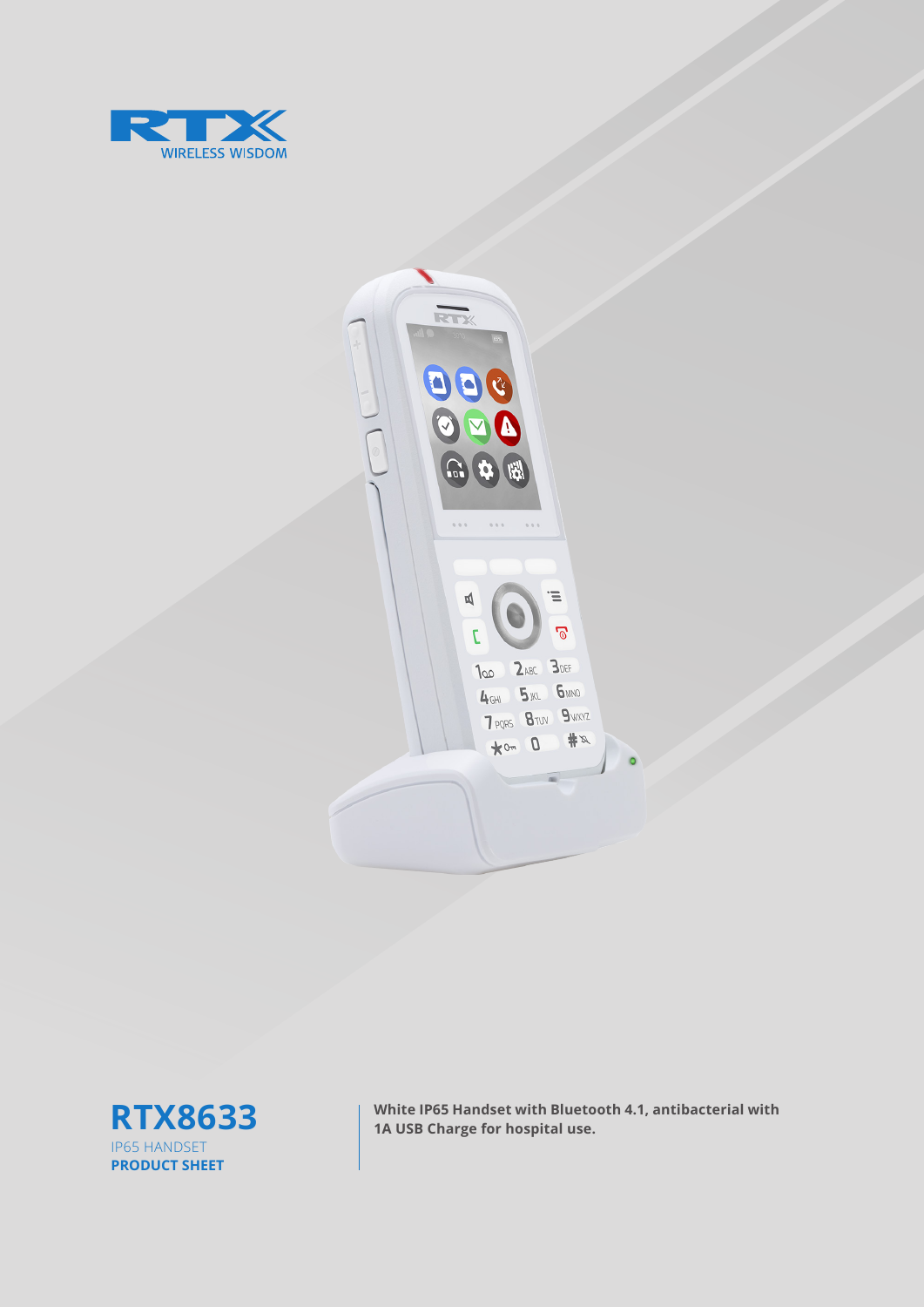# **RTX8633 IP65 HANDSET**

### FEATURES

HANDSET

- IP65 compliant
- Ruggedized design with antibacterial coating
- HD audio support (G.722)
- 2'' TFT display, 240x320
- Dedicated Alarm key on handset top
- Bluetooth LE interface (for positioning)
- Firmware upgradable over-the-air
- Single SKU for WorldWide deployment
- Noise Reduction

#### CHARGER

• 1A USB Charger



*Figure 1: RTX8633 handset in charger*

## **TECHNICAL SPECIFICATIONS**

| <b>AUDIO</b>           | · G722 codec for HD audio<br>. G726 codec for narrow band audio<br>• HD audio speakerphone<br>• HAC compliant<br>• Speakers insensitive to metal swarf<br>· Noise Reduction |
|------------------------|-----------------------------------------------------------------------------------------------------------------------------------------------------------------------------|
| <b>DISPLAY</b>         | · 2" 240 x 320 pixels 64k TFT display<br>* 3 colour MWI LED<br>· min. 20 languages supported                                                                                |
| <b>KEYPAD</b>          | * 28 keys total including 5-way navi-key<br>* 3 soft keys, 3 side keys<br>· 1 alarm key on top<br>• ON- and OFF-hook keys                                                   |
| <b>HEADSET OPTIONS</b> | . 3.5mm wired headset<br>Bluetooth<br>$\bullet$                                                                                                                             |
| <b>RINGER</b>          | · 20 polyphonic melodies, 6 levels<br>· Volume control, Silent ringer<br>· Alerting volume, adjustable (low battery, low coverage)<br>· Vibrator                            |